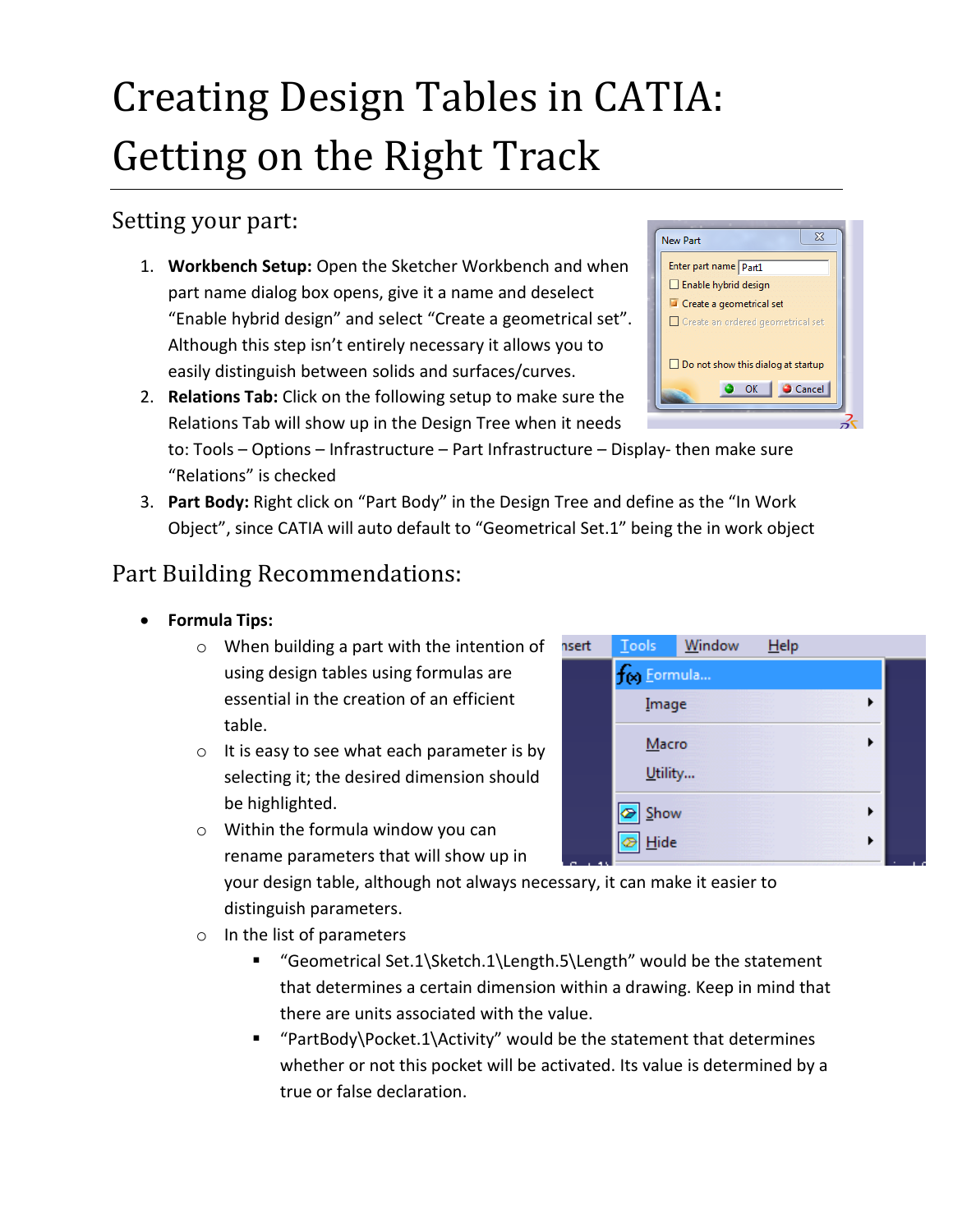"Part2\Part Number" and "Part2\Product Description" can be also constrained within this window.

## Steps for Creating and Managing a Design Table:

- 1. Click the Design Table icon on the bottom of the design space.
- 2. Make sure you select "Create a design table with current parameter values" and also that the orientation is "Vertical".
- 3. Click OK
- 4. A new dialog box will open, scroll through the parameters and find the ones that you want to be dictated in your design table.
- 5. Click OK and your design table will have been created.
- 6. A new dialog box will open with your design table configuration. This is the main window you will be using to select part configurations and table associations, as noted by the tabs.



- 7. To edit the table click "Edit Table" in the bottom left hand corner of the dialog box; the design table will open as an Excel esignTable.1 active, configuration row : 1 spreadsheet.
- 8. Insert the values in each row to add different design options. Keep in mind that when you modify "Length" objects you need to include the proper dimensions or you will have errors.
- 9. If this part is going to be made into a catalogue make sure you add a "PartNumber" column and populate it.
- 10. Once done editing save/close the Excel Worksheet.
- $\left| \cdot \right|$   $\left| \cdot \right|$ **Design Table Properties** Name: DesignTable.1  $\overline{\phantom{a}}$  Activity Comment : DesignTable Configurations | Associations |  $\blacksquare$  Filter : Edit ...  $\vert$ Line PartI\Part Number \ Geometrical Set.I\Sketch.I\Length.5\Length` PartBody\Pad.I\Activity  $p_{\text{ant}}$  $\overline{\mathbf{S}}$ Edit table... Duplicate data in CATIA mode O OK CApply Cancel
- 11. A "Knowledge Report" dialog box will appear in CATIA, telling you that you have updated the design table Click OK to confirm changes.